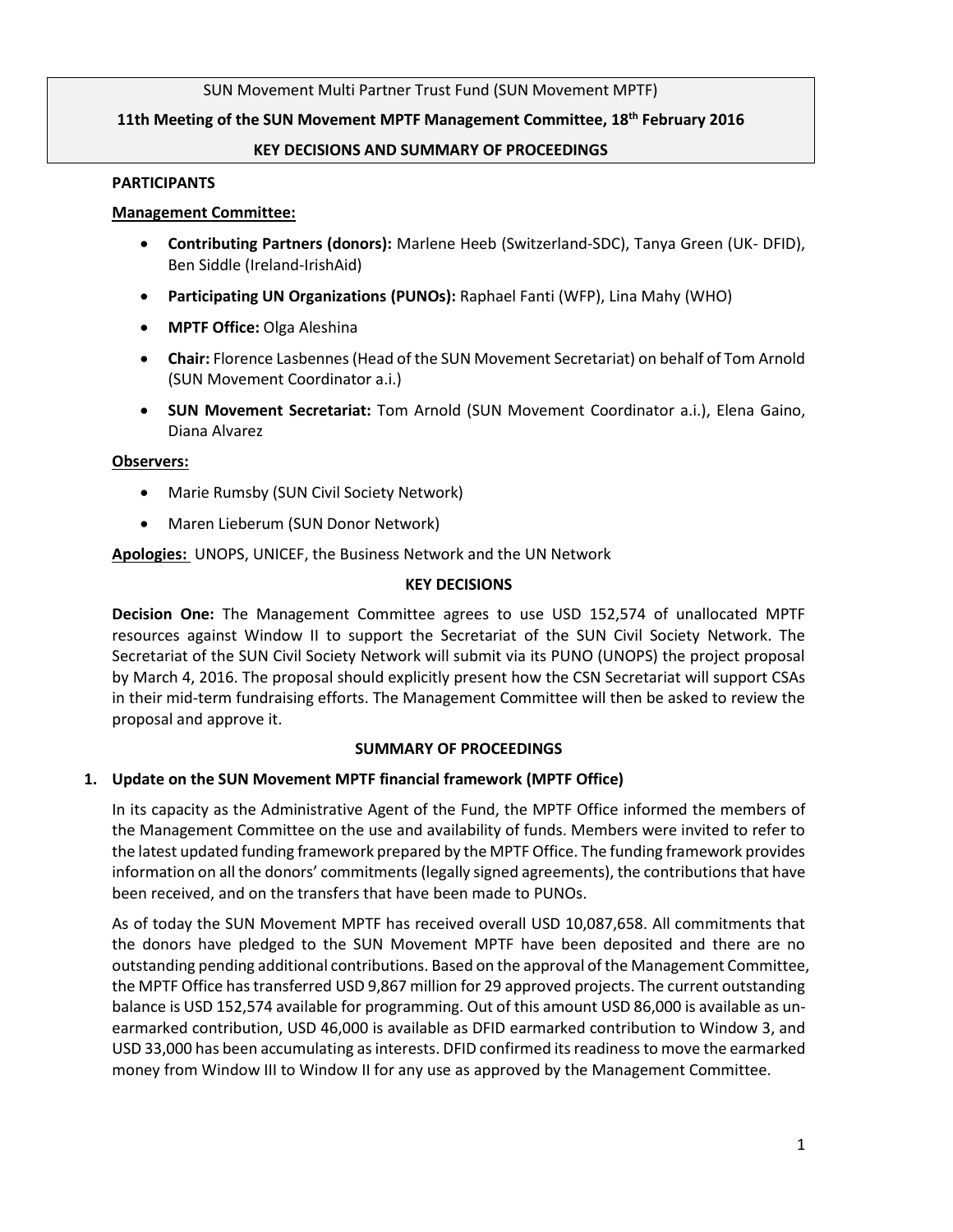# **2. Review and decision regarding the options for the use of the unspent balance**

The Chair provided an overview of this agenda item. At the meeting in May 2015 the Management Committee requested the SUN Movement Secretariat to explore options for the use of the uncommitted balance. It was asked that these options are related to either:

- 1) The follow up to the work undertaken under the Community of Practice 1 or;
- 2) In relation to some immediate needs for Civil Society Alliances (CSAs) projects or;
- 3) Additional support for the Secretariat of the Civil Society Network (CSN).

Three options against Window II were presented on January 28, 2015 to the Management Committee for consideration.

### 1) OPTION 1: Call for proposals for CSAs projects

With this option, a new call for proposals would be issued to support CSAs currently funded through the MPTF as they strive towards transitioning from the current MPTF financing to new sustainable and longer-term financing support after 2016. New proposals should not be targeted to finance new activities or a new project. It is suggested that additional MPTF resources are aimed at covering the salary cost of the CSA Coordinator for few months in order to secure a safe transition from current funding to new ones. Proposals cannot exceed the overall amount of between USD 35,000 and USD 40,000 each. End date will have to be 31 December 2016 with no possibility of extension. Total estimated budget for this Option is approx. USD 150,000.

## 2) OPTION 2: Accelerating fundraising capacity of national SUN CSAs (i.e. Train for the Trainers)

The overall aim of this consultancy project will be to equip the participants – CSAs – with a thorough understanding of basic fundraising theory and practice. Among the key deliverables is the organization of a "train of the trainers" course on fundraising in one of the regions (possibly West Africa) to between 12 and 15 representatives of CSAs. The Secretariat of the SUN Civil Society Network would take the lead of this project together with a fundraising consultancy agency. All activities should be completed by the end of August 2016. Total estimated budget is approx. USD 100,000. With this Option approx. USD 50,000 will remain unspent.

# 3) OPTION 3: CSN Secretariat support

As of today the Secretariat of the SUN Civil Society Network has received funds for approx. USD 1 million via the MPTF (10% of total MPTF allocations). To date there is a balance of approx. USD 250,000 which is fully committed to cover core running costs (staff, salary, communication) of the Secretariat until September 2016. Additional funding would secure the Secretariat until the end of 2016. This would enable the CSN Secretariat to continue its fundraising efforts for the next phase of the SUN Movement and its support to SUN CSAs. The additional MPTF resources would be used to cover salary, consultancy, travel and communication costs for the period October – December 2016 after the completion of the current MPTF grant (September 2016). Total estimated budget for this option is approx. USD 150,000. Additional background material in support of this Option was shared to the Members of the Management Committee previous to the call.

Follow up work under the Community of Practice 1 is being undertaken by the SUN Movement Secretariat with external partners using Secretariat or partners' budget, reason why no proposal was presented to the Management Committee for this specific area.

The SUN Movement Secretariat received, prior to this call, expressions of preference as well as comments on the three options from Switzerland, Ireland, WFP and WHO. DFID submitted requests for clarification. As part of the background documentation to the call, the Management Committee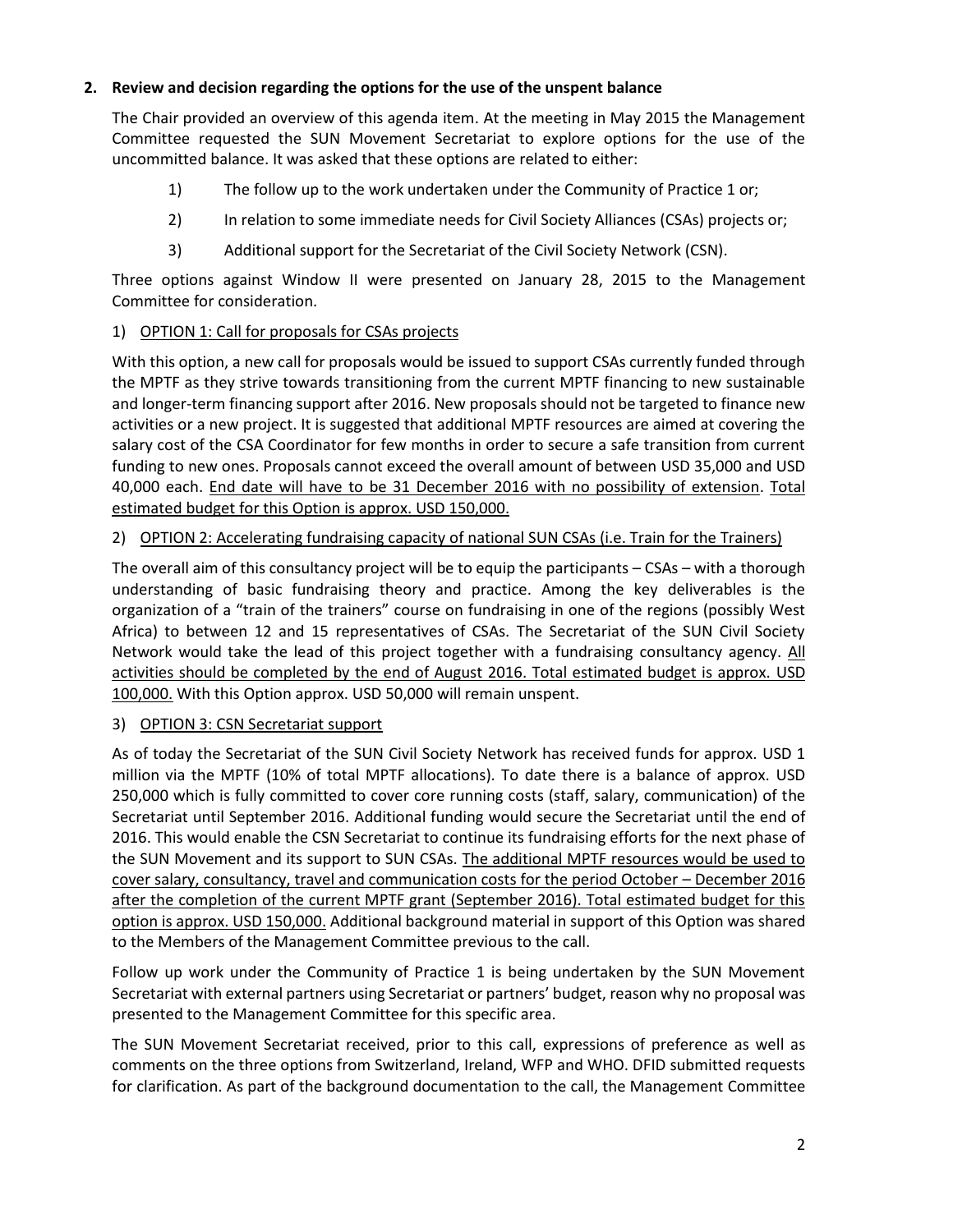received an overview of the different reactions and preferences by the members of the Management Committee together with responses by the CSN Secretariat.

The Secretariat presented the administrative process and implications for the different options:

# 1) OPTION 1: Call for proposals for CSAs projects

This Option requires the biggest amount of work because it implies the launch of a new call for proposals. Considering the short timeframe and time lag for the transfer of funds from PUNOs to Implementing Partners, funds will not be available before mid-September and therefore, the Alliances will have a hard time to use the totally of funds before December 2016. Furthermore, if the CSN Secretariat has to close by September 2016 due to lack of funding they will not be able to support CSAs in the running of their activities.

## 2) OPTION 2: Accelerating fundraising capacity of national SUN CSAs (i.e. Train for the Trainers)

The Secretariat of the Civil Society Network will submit the proposal and since a grant is already opened with the MPTF, the Management Committee will be asked to approve a budget increase to the current grant specifically earmarked to the train for the trainers.

### 3) OPTION 3: CSN Secretariat support

The same process as Option 2 will apply to Option 3. It will be a project proposal with a budget increase and an extension in timeframe to the current grant that the CSN Secretariat has opened with the MPTF.

It was stressed that from an administrative and managerial point of view, Options 2 and 3 will be more easily done, while Option 1 will imply higher involvement from the SUN Movement Secretariat, Civil Society Network Secretariat and from the Management Committee. As well risks are higher with Option 1.

### Discussion by the Management Committee Members:

DFID asked for clarifications on the different options. In particular she requested more details about the learning routes, for which the SUN Civil Society Network Secretariat is receiving financial support from non-MPTF sources. The SUN Civil Society Network clarified that they learning routes workshops will be held in 2016, one in East Africa ( first part of 2016) and the second one in Asia (towards the end of 2016). About the German funding to the CSN Secretariat it was explained that this grant is to develop a fundraising toolkit to the Civil Society Alliances. Following these clarifications DFID expressed preference for Option 1.

SDC had initially expressed preference for Option 2 as it was perceived as a tangible support for the Civil Society Alliances. During the call both SDC and IrishAid agreed that Option 1 reflects well the purpose that the MPTF is asked to achieve. However they also expressed their flexibility in ensuring the continuation of the Civil Society Network Secretariat (Option 3) for them to support the Alliances in their fundraising work and to provide additional guidance to the Alliances when defining the proposals in the future.

WFP confirmed that the preferred Option remains Option 2, with flexibility for Option 3. WFP expressed strong reservation for Option 1 as the associated transaction costs are too high. WHO reconfirmed the preference for Option 3 looked at as a long term investment.

The SUN Donor Network (as an observer) supported Option 3 given that the Civil Society Network has been very helpful in assisting countries to set up Civil Society Alliances. Also considering, that the Network will run out of funds by the end of September, this is an option to ensure funding for them and to ensure not losing the momentum of the current activities being undertaking.